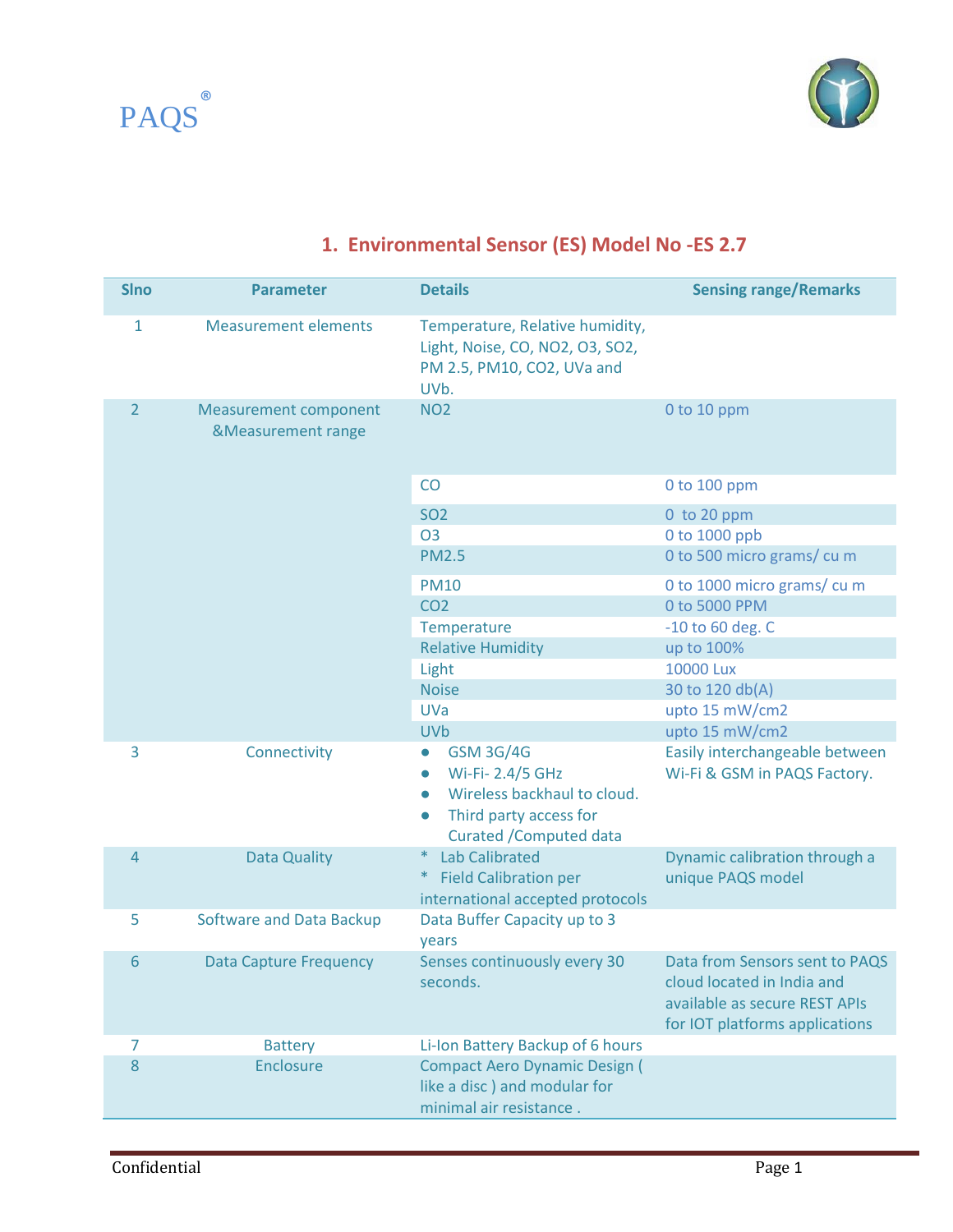



|    |                                   | Additional sensors can be added<br>without effecting rest of the<br>system                                                                                                                                                                                                                                                     |                                                                                                                     |
|----|-----------------------------------|--------------------------------------------------------------------------------------------------------------------------------------------------------------------------------------------------------------------------------------------------------------------------------------------------------------------------------|---------------------------------------------------------------------------------------------------------------------|
| 9  | <b>Stabilization Time</b>         | <b>Stabilization Time on power</b><br>outages < 10 minutes                                                                                                                                                                                                                                                                     |                                                                                                                     |
| 10 | Rating                            | IP 65 equivalent                                                                                                                                                                                                                                                                                                               | Ruggedized enough to be<br>deployed in open air areas on<br>streets (light poles or stand<br>alone poles) and parks |
| 11 | <b>Visual Indication</b>          | LEDs on the enclosure for easy<br>visual indications                                                                                                                                                                                                                                                                           |                                                                                                                     |
| 12 | Products origin and certification | Product is Made in India<br>$\bullet$<br><b>Communications modules</b><br>$\bullet$<br>are FCC, PTCRB compliant<br>All major components of<br>$\bullet$<br>sensors are CE certified<br><b>NABL Certificates for Noise,</b><br>$\bullet$<br><b>Temperature &amp; Humidity</b><br>Sensor<br>ISO-90001-2015 & ISO<br>14001 - 2015 |                                                                                                                     |
| 13 | <b>Operating Range</b>            |                                                                                                                                                                                                                                                                                                                                | $-10^{\circ}$ C to 60 °C                                                                                            |
| 14 | <b>Housing Design</b>             | Universal Housing which can be<br>mounted on buses / Public<br><b>Transport and designed to</b><br>ensure minimum air resistance                                                                                                                                                                                               |                                                                                                                     |
| 15 | <b>Dimensions</b>                 | 300mm Dia × 200mm (<br>$\bullet$<br>Height )- disc *<br>Mounting: 500mm ×<br>$\bullet$<br>$250$ mm $\times$ 250mm $*$<br>Indicative-final size<br>based on configurations                                                                                                                                                      |                                                                                                                     |
| 16 | <b>Power Requirements</b>         | 230 V AC, 50Hz/ 12 V DC                                                                                                                                                                                                                                                                                                        |                                                                                                                     |

## **2. Software Solutions - for Environment Sensors (ES)**

| SI. No | Parameter         | <b>Specification</b>                                          | <b>Sensing Range / Remarks</b>                                                                                                       |
|--------|-------------------|---------------------------------------------------------------|--------------------------------------------------------------------------------------------------------------------------------------|
|        | Data Collection   |                                                               | Data from Sensor sent to PAQS<br>cloud location in India and<br>available as secure RESTAPIs for<br>IOT platform / other application |
|        | Software solution | Solution to enable APIs for<br>mobile apps, Web services, LED | API provides to the CCC<br>platform which, can be used to                                                                            |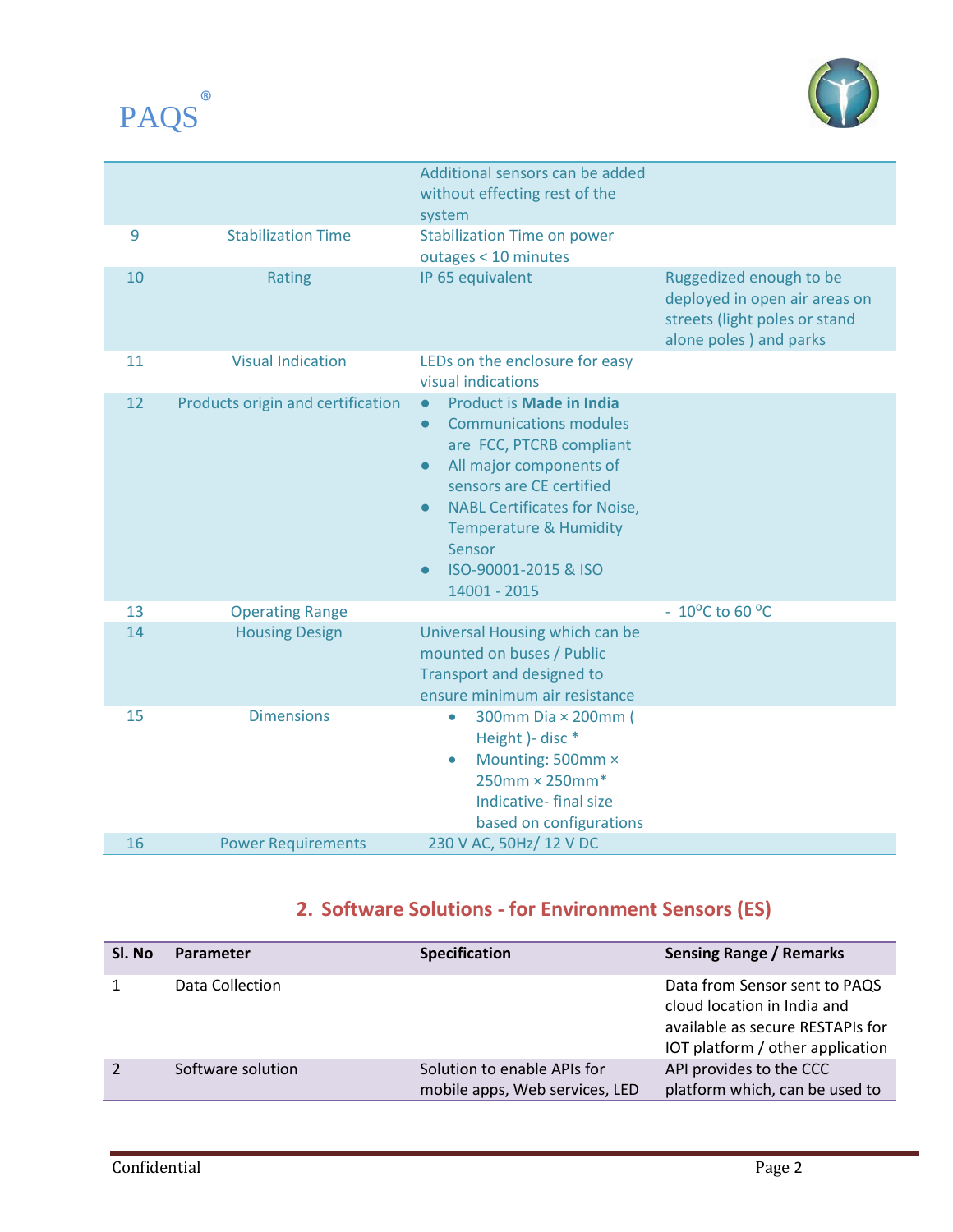



|   |                           | Display board & Variable display<br>Boards.<br>APIs to provide<br>status for Devices<br>$\bullet$<br>AQI Colour Schema<br>$\bullet$<br>Lead pollutants<br>$\bullet$<br>contributing to AQI<br>Architecture to support<br>computation of new parameters<br>such as<br>Now Cost AQI<br>$\bullet$<br>Zonal Limit                                                                           | Display, Data on any Display<br>Media or / and can share to<br>other platform like web or<br>mobile application |
|---|---------------------------|-----------------------------------------------------------------------------------------------------------------------------------------------------------------------------------------------------------------------------------------------------------------------------------------------------------------------------------------------------------------------------------------|-----------------------------------------------------------------------------------------------------------------|
| 3 | Element Management system | <b>Device Listing Details</b><br>$\bullet$<br>Device Availability<br>Device Polling status<br>Device outage status<br><b>API Usage Report</b><br>Control on Email alert<br>for Device Downtime<br><b>Weekly and Monthly</b><br>$\bullet$<br>trends<br>Historical data                                                                                                                   |                                                                                                                 |
| 4 | Support system            | Alerts for outages<br><b>Alerts for Device</b><br>working on<br>Battery / Mains<br>Alerts for any pollutant<br>crossing the breakpoint<br>level for PM 2.5, PM 10,<br>SO2, NO2, O3, and CO<br>Alerts for Noise level<br>reaching breakpoint<br>level for Hospitals<br>Alerts for AQI crossing<br>the satisfactory<br>Pollution level<br>Remote configuration/<br>calibration of sensors |                                                                                                                 |